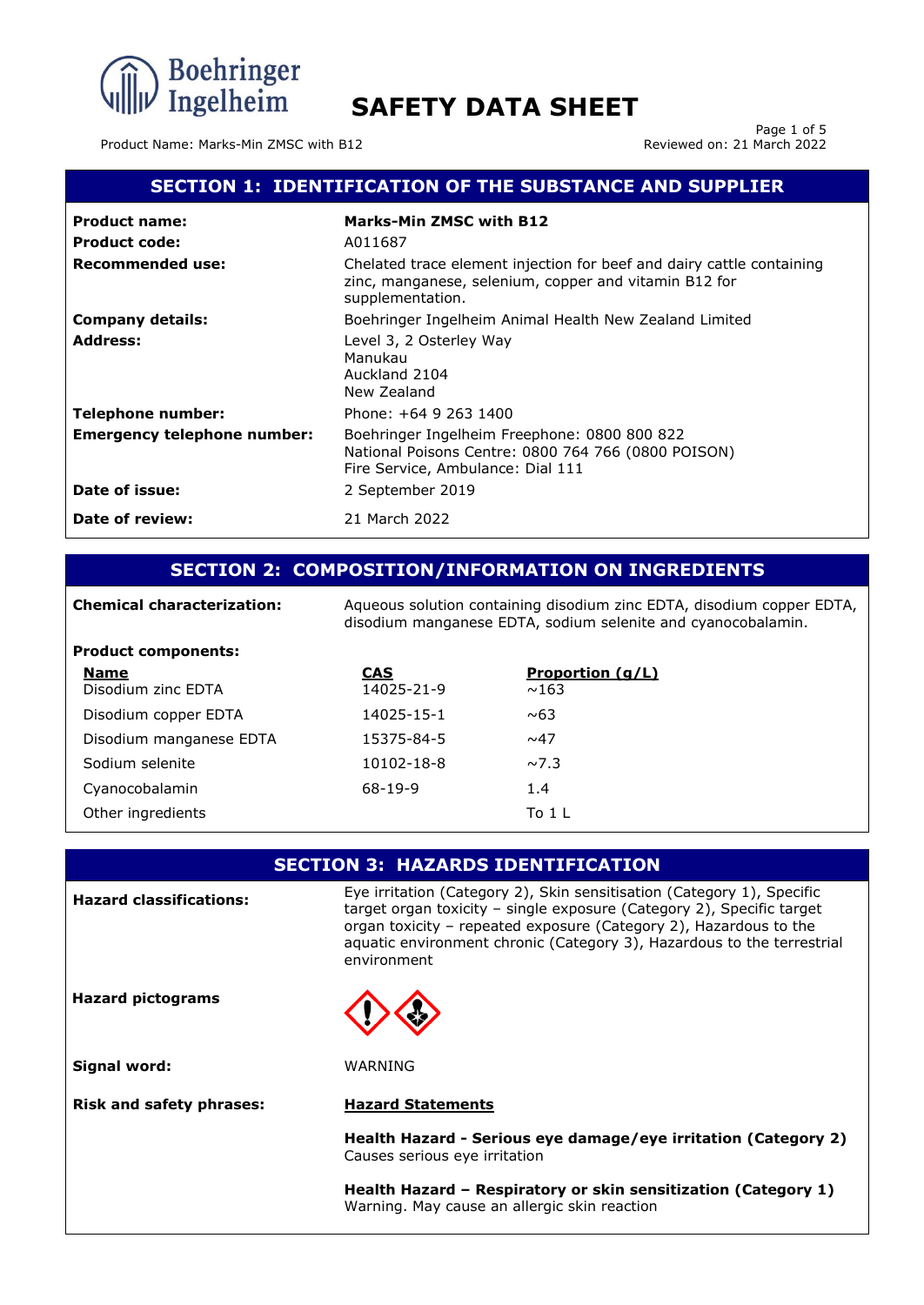## **Health Hazard - Specific target organ toxicity (Category 2)**

Warning. May cause damage to organs Warning. May cause damage to organs through prolonged or repeated exposure

### **Environmental hazards - Hazardous to the aquatic environment chronic (Category 3)**

Harmful to aquatic life with long lasting effects

## **Environmental hazards - Hazardous to the terrestrial environment**

Hazardous to terrestrial vertebrates

## **Precautionary statements**

### **Precautionary statement - General**

P101 If medical advice is needed, have product container or label at hand

P102 Keep out of reach of children

P103 Read carefully and follow all instructions

### **Precautionary statement – Prevention**.

P260 Do not breathe dust/fume/gas/mist/vapours/spray P261 Avoid breathing dust/fume/gas/mist/vapours/spray P264 Wash contaminated skin/eyes thoroughly after handling P270 Do not eat, drink or smoke when using this product P272 Contaminated work clothing should not be allowed out of the workplace P273 Avoid release to the environment

P280 Wear protective gloves/protective clothing/eye protection/face protection

### **Precautionary statement – Response**

P302 + P352 IF ON SKIN: Wash with plenty of water P305+P351+P338 IF IN EYES: Rinse cautiously with water for several minutes. Remove contact lenses, if present and easy to do. Continue rinsing P308+P311 IF exposed or concerned: Call a POISON CENTRE/Doctor

P314 Get medical advice/attention if you feel unwell

P321 Specific treatment – see Section 4: First Aid Measures P333 + P313 If skin irritation or rash occurs: Get medical

advice/attention P337+P313 If eye irritation persists: Get medical advice/attention P362 + P364 Take off contaminated clothing and wash it before reuse

### **Precautionary statement – Storage**

P405 Store locked up

### **Precautionary statement – Disposal**

P501 Dispose of contents/container according to the label description of one or more appropriate and achievable methods for the disposal of a substance in accordance with the Hazardous Substances (Disposal) Regulations 2001. This may also include any method of disposal that must be avoided. See Section 13 for disposal details.

# **SECTION 4: FIRST AID MEASURES**

#### **Necessary first aid measures: For advice contact the National Poisons Centre 0800 POISON (0800 764 766) or a doctor immediately.**

Eye Contact: IF IN EYES: Rinse cautiously with water for several minutes. Remove contact lenses, if present and easy to do. Continue rinsing. If eye irritation persists: Get medical advice/attention.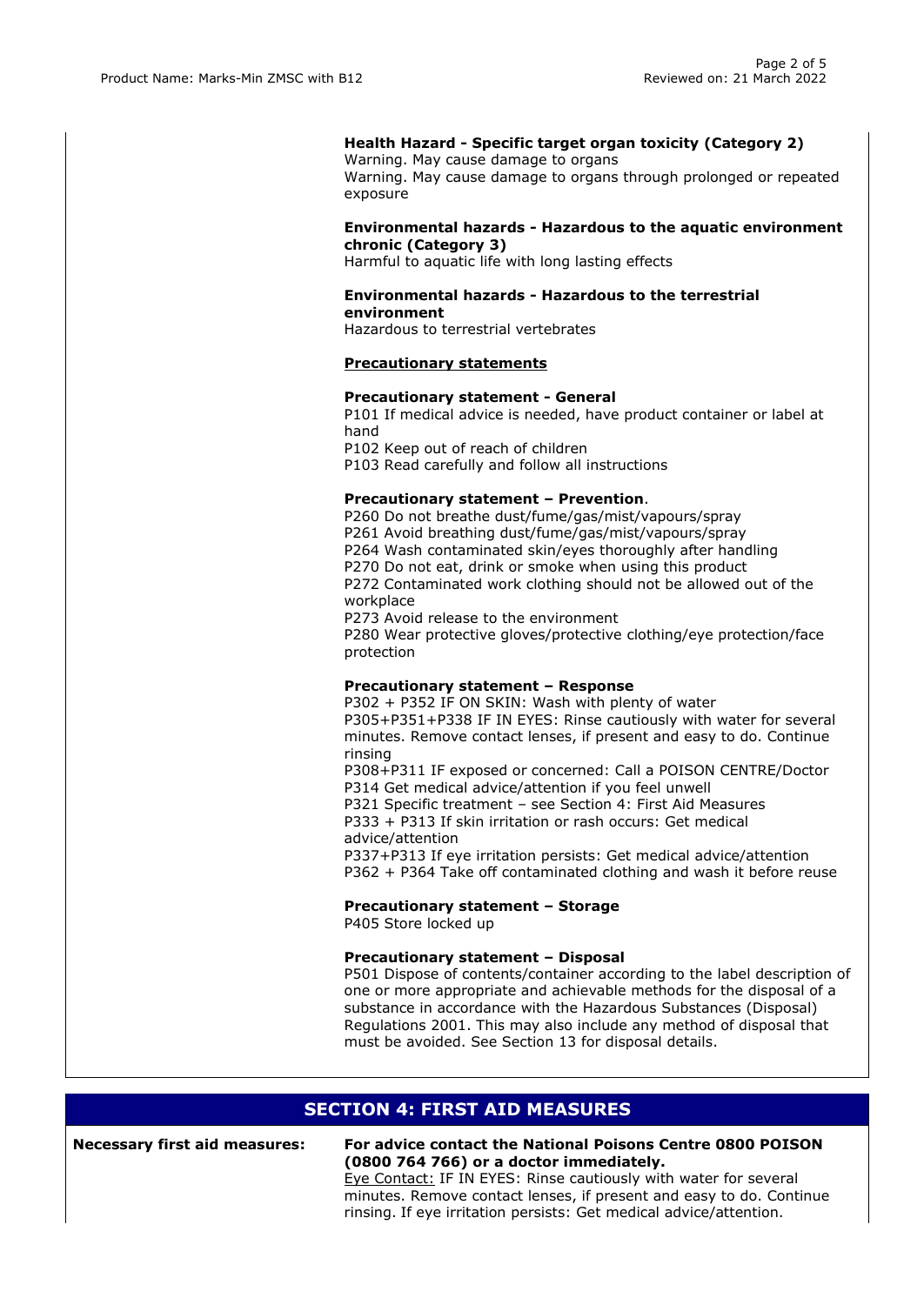|                               | Skin Contact: Remove contaminated clothing and flush skin and hair<br>with running water.<br>Ingestion: If ingested, get medical advice.<br>Inhalation: Remove patient to fresh air. Get medical attention if<br>symptoms develop. |
|-------------------------------|------------------------------------------------------------------------------------------------------------------------------------------------------------------------------------------------------------------------------------|
| <b>Workplace facilities:</b>  | N/A                                                                                                                                                                                                                                |
| <b>Required instructions:</b> | N/A                                                                                                                                                                                                                                |
| Notes for medical personnel:  | N/A                                                                                                                                                                                                                                |

| <b>SECTION 5: FIRE FIGHTING MEASURES</b>   |                                                                                                                                                                                                                                               |  |
|--------------------------------------------|-----------------------------------------------------------------------------------------------------------------------------------------------------------------------------------------------------------------------------------------------|--|
| <b>Type of hazard:</b>                     | Non-flammable                                                                                                                                                                                                                                 |  |
| <b>Fire hazard properties:</b>             | N/A                                                                                                                                                                                                                                           |  |
| <b>Regulatory requirements:</b>            | N/A                                                                                                                                                                                                                                           |  |
| <b>Extinguishing media and</b><br>methods: | Recommended fire-fighting media - carbon dioxide, dry powders, water,<br>BCF. Water is the preferred medium.<br>Cool sealed drums with water to prevent rupture due to thermal<br>expansion. Contain run-off. Keep non-involved persons away. |  |
| Hazchem code:                              | N/A                                                                                                                                                                                                                                           |  |
| <b>Recommended protective</b><br>clothing: | Fire-fighters should wear totally-enclosed breathing apparatus.                                                                                                                                                                               |  |

# **SECTION 6: ACCIDENTAL RELEASE MEASURES**

| <b>Emergency procedures:</b> | Wear full protective equipment (overalls, chemical resistant gloves,<br>boots and safety goggles).                                       |
|------------------------------|------------------------------------------------------------------------------------------------------------------------------------------|
|                              | Prevent further spillage.                                                                                                                |
|                              | Wash down affected area with water plus detergent. Absorb and collect<br>washings and place in the same sealable container for disposal. |
|                              | Seek advice from the local authority regarding disposal.                                                                                 |

# **SECTION 7: HANDLING AND STORAGE**

| <b>Precautions for safe handling:</b><br><b>Regulatory requirements:</b><br><b>Handling practices:</b><br><b>Approved handlers:</b><br><b>Conditions for safe storage:</b> | N/A<br>N/A<br>N/A<br>Not required<br>KEEP OUT OF REACH OF CHILDREN                                          |
|----------------------------------------------------------------------------------------------------------------------------------------------------------------------------|-------------------------------------------------------------------------------------------------------------|
|                                                                                                                                                                            | Store below 30 °C in original container, in a dry place. Protect from<br>light. Keep container well closed. |
| <b>Store site requirements:</b>                                                                                                                                            | N/A                                                                                                         |
| Packaging:                                                                                                                                                                 | N/A                                                                                                         |

# **SECTION 8: EXPOSURE CONTROL/PERSONAL PROTECTION**

| Workplace exposure standards:                       | N/A                                  |
|-----------------------------------------------------|--------------------------------------|
| Application in the workplace:                       | N/A                                  |
| <b>Exposure standards outside the</b><br>workplace: | N/A                                  |
| <b>Engineering controls:</b>                        | N/A                                  |
| <b>Personal protection:</b>                         | Wear gloves and eye/face protection. |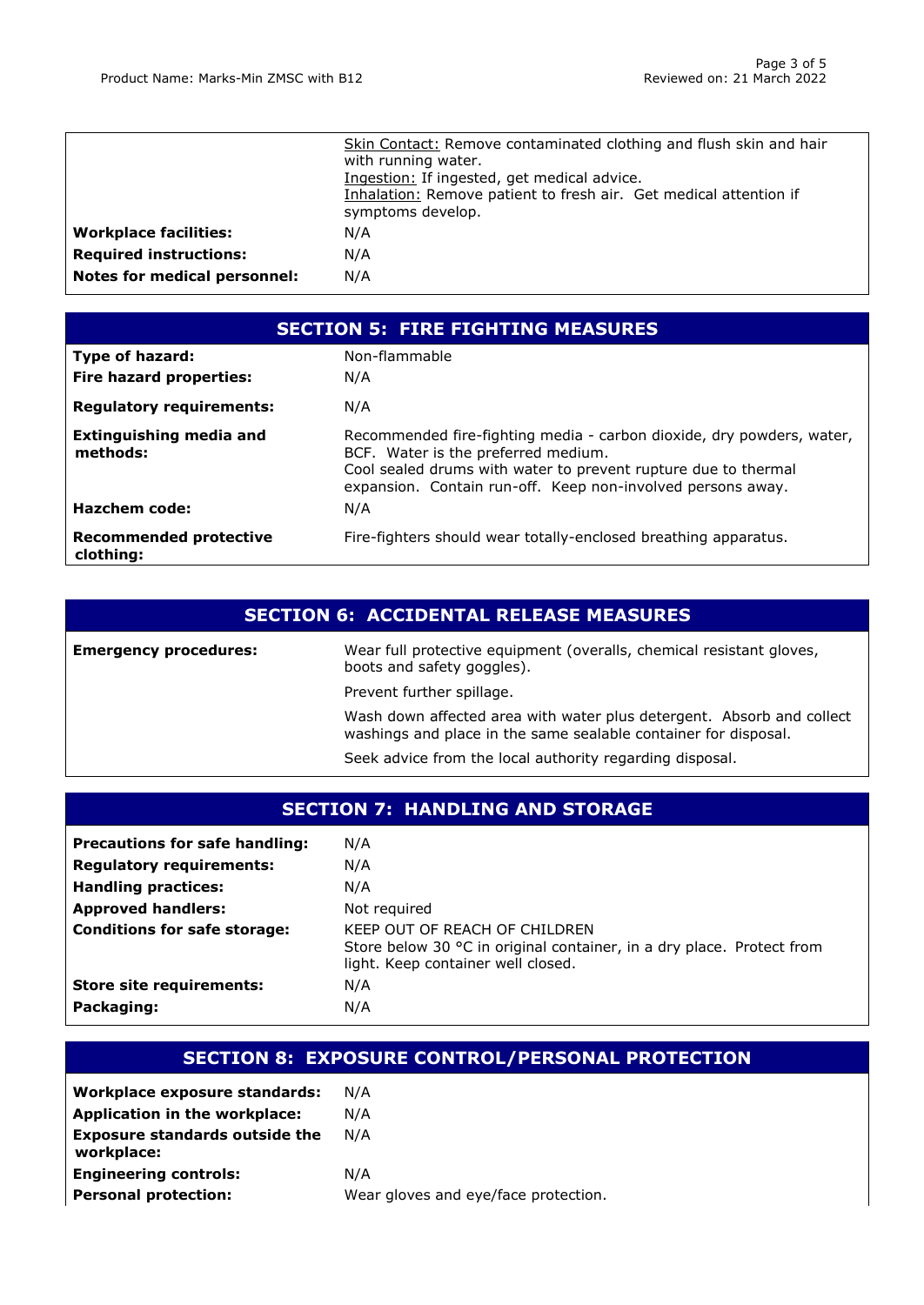| <b>References:</b>              | N/A                                                                                                                                                                                                         |
|---------------------------------|-------------------------------------------------------------------------------------------------------------------------------------------------------------------------------------------------------------|
|                                 | <b>SECTION 9: PHYSICAL AND CHEMICAL PROPERTIES</b>                                                                                                                                                          |
| <b>Specify product data:</b>    | Appearance: Purple solution, free of visible particles.<br>Density: 1.15-1.19 g/cm <sup>3</sup><br>Boiling Point: Not determined<br>Odour: N/A<br>Water solubility: N/A<br>$pH: 5.0 - 8.5$<br>Flammable: No |
| <b>Required specifications:</b> | N/A                                                                                                                                                                                                         |
| <b>Further specifications:</b>  | N/A                                                                                                                                                                                                         |
| <b>Specific advice:</b>         | N/A                                                                                                                                                                                                         |

|                                             |      | <b>SECTION 10: STABILITY AND REACTIVITY</b> |
|---------------------------------------------|------|---------------------------------------------|
| <b>Stability of the substance:</b>          |      | Stable under normal conditions of use.      |
| <b>Conditions to avoid:</b>                 | N/A. |                                             |
| <b>Material to avoid:</b>                   | N/A  |                                             |
| <b>Hazardous decomposition</b><br>products: | N/A  |                                             |
| <b>Hazardous polymerization:</b>            |      | Will not occur                              |
| <b>Specific data:</b>                       | N/A  |                                             |

| <b>SECTION 11: TOXICOLOGICAL INFORMATION</b> |                                                                             |  |
|----------------------------------------------|-----------------------------------------------------------------------------|--|
| Data and interpretation:                     | Disodium zinc EDTA                                                          |  |
|                                              | $LD_{50}$ : Rat 1750 mg/kg                                                  |  |
|                                              | Sodium selenite                                                             |  |
|                                              | $LD_{50}$ : Rabbit 1 mg Se/kg (equivalent to 2.19 mg sodium selenite/kg bw) |  |
| <b>Summaries data:</b>                       | N/A                                                                         |  |
| <b>Effects of Acute Exposure:</b>            | N/A                                                                         |  |

| <b>SECTION 12: ENVIRONMENTAL INFORMATION</b>    |                                                          |
|-------------------------------------------------|----------------------------------------------------------|
| <b>Potential environmental</b><br>interactions: | None                                                     |
| Data organisation :                             | N/A                                                      |
| <b>Environmental risk and safety</b>            | H412: Harmful to aquatic life with long lasting effects. |
| phrases:                                        | 9.3B: Toxic to terrestrial vertebrates.                  |

|                        | <b>SECTION 13: DISPOSAL CONSIDERATIONS</b>                          |
|------------------------|---------------------------------------------------------------------|
| Disposal information : | Preferably dispose of product by use. Otherwise dispose of product, |

| NOT use container for any other purpose. |                                          |  |  |
|------------------------------------------|------------------------------------------|--|--|
|                                          |                                          |  |  |
|                                          | <b>SECTION 14: TRANSPORT INFORMATION</b> |  |  |
| Relevant information:                    | N/A                                      |  |  |
| Other requirements:                      | N/A                                      |  |  |

packaging and waste at an approved landfill or equivalent facility. DO